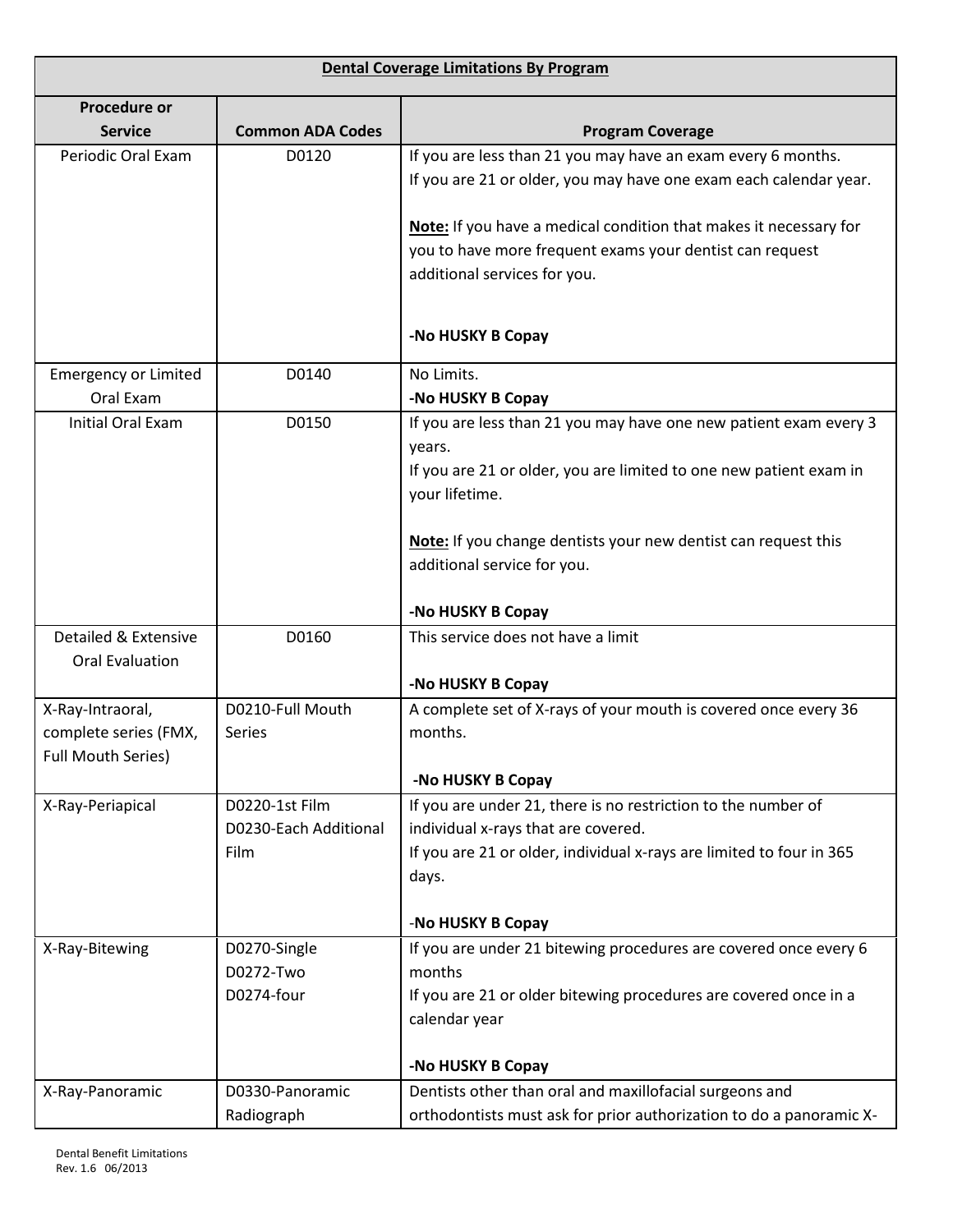|                               |                         | ray.                                                                |
|-------------------------------|-------------------------|---------------------------------------------------------------------|
|                               |                         |                                                                     |
|                               |                         | Note: Under the HUSKY dental plan, either a panoramic X-ray or a    |
|                               |                         | full mouth series is covered under the plan one time per 36 months. |
|                               |                         | -No HUSKY B Copay                                                   |
| Dental Prophylaxis            | D1110 Adult             | If you are less than 21 you may have a cleaning every 6 months.     |
| "Cleaning"                    | D1120 Pediatric         | If you are 21 or older, you may have one cleaning each calendar     |
|                               |                         | year.                                                               |
|                               |                         |                                                                     |
|                               |                         | Note: If you have a medical condition that makes it necessary for   |
|                               |                         | you to have more frequent cleanings your dentist can request        |
|                               |                         | additional services for you.                                        |
|                               |                         |                                                                     |
|                               |                         |                                                                     |
|                               |                         | -No HUSKY B Copay -No HUSKY B Copay                                 |
| <b>Topical Application of</b> | D1208-Topical Fluoride  | If you are less than 21 fluoride treatment is covered twice a year  |
| Fluoride-Adult &              | application             |                                                                     |
| Children                      |                         | If you are 21 or older fluoride treatment is covered only under     |
|                               |                         | certain conditions and requires prior authorization.                |
|                               |                         |                                                                     |
|                               |                         | -No HUSKY B Copay                                                   |
| Pit & Fissure Sealants        | D1351                   | Covered for children ages 5 through 16                              |
|                               |                         | Sealants are covered once every 5 years per tooth                   |
|                               |                         | Sealants are covered for permanent molars and pre-molars            |
|                               |                         | Teeth to be sealed must be free of decay                            |
|                               |                         | -No HUSKY B Copay                                                   |
| <b>Space Maintainers</b>      | D1510-Fixed Unilateral  | D1510 - limit of 4 covered                                          |
|                               |                         | D1515 - limit of 2 covered                                          |
|                               | D1515-Fixed Bilateral   | D1525 - limit of 2 covered                                          |
|                               |                         |                                                                     |
|                               | D1525-Removable         | <b>HUSKY B Copay-33%</b>                                            |
|                               | Bilateral               |                                                                     |
| Recementation of              | D1550                   | Covered service                                                     |
| <b>Space Maintainer</b>       |                         | <b>HUSKY B Copay-20%</b>                                            |
| <b>Removal of Fixed Space</b> | D1555                   | Covered service                                                     |
| Maintainer                    |                         |                                                                     |
|                               |                         | <b>HUSKY B Copay-33%</b>                                            |
| Restorations "Fillings"-      | $D2140 - 1$ surface     | Once per year to same surface. Not covered for "baby" teeth which   |
| Amalgams (Metal)              | $D2150 - 2$ surface     | are about to fall out.                                              |
| Covered for permanent         | $D2160 - 3$ surface     |                                                                     |
| and "baby" teeth              | $D2161 - 4$ surface     | <b>HUSKY B Copay-20%</b>                                            |
| Restorations-Fillings-        | Anterior (Front) Teeth: | Once per year to same surface. Not covered for "baby" which are     |
| Composite Resin               | $D2330 - 1$ surface     | about to fall out.                                                  |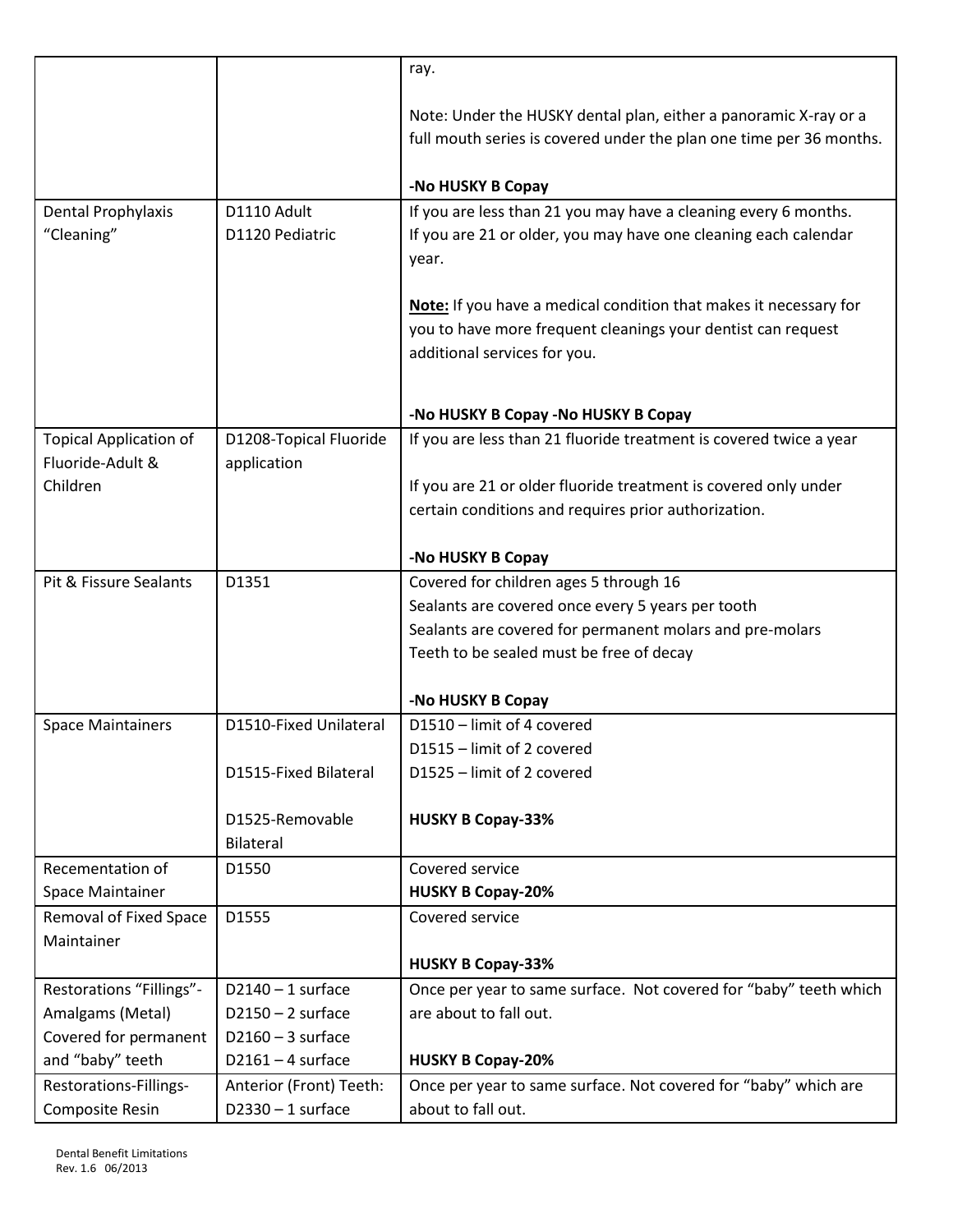| $D2332 - 3$ surface<br>molar teeth and second molar teeth<br>$D2335 - 4$ surface<br>Not a covered service for wisdom teeth<br>Posterior (Back) Teeth:<br>$D2391 - 1$ surface<br><b>HUSKY B-20% Copay</b><br>$D2392 - 2$ surface<br>$D2393 - 3$ surface<br>$D2394 - 4$ surface<br>(Wisdom teeth are not<br>covered.)<br>Crown-Porcelain fused<br>D2751<br>Covered for permanent front teeth only<br>to predominantly base<br>Limited to once per five years<br>metal<br>Prior authorization required<br>Front permanent teeth<br><b>HUSKY B Copay 33%</b><br>Crown-Full cast<br>D2791<br>Covered for all permanent teeth<br>predominantly base<br>Limited to once per five years<br>Prior authorization required<br>metal<br><b>HUSKY B Copay 33%</b><br>D2910<br>Re-cement Crown<br>Covered service<br>D2920<br><b>HUSKY B Copay 20%</b><br><b>Crowns-Stainless Steel</b><br>Covered only when breakdown of tooth structure is excessive<br>D2930-Primary<br>with Resin Window<br>D2931-Permanent<br>D2933 Covered for "baby" or permanent teeth, front or back teeth<br>(Primarily used on<br>Crowns are not covered for "baby" teeth which are about to come<br>D2933-Primary or<br>children)<br>Permanent<br>out.<br>Prior authorization required<br><b>HUSKY B Copay 33%</b><br><b>Covered Service</b><br>D2940<br><b>Restorative Temporary</b><br>Sedative filling<br><b>HUSKY B Copay 20%</b><br>D2950<br>Core Buildup<br>Prior Authorization required<br><b>HUSKY B Copay 33%</b><br>D2951<br><b>HUSKY B Copay 33%</b><br>Pin Retention-per<br>Tooth<br><b>Endodontic Therapy</b><br>D3310<br>Once per tooth per Client per lifetime limitation<br>(Root Canal Therapy)-<br>Prior authorization is required for clients 21 and older<br><b>Front Teeth</b><br><b>HUSKY B Copay 20%</b> | (White)           | $D2331 - 2$ surface | For clients 21 or older resin (white) fillings are not covered for first |
|-----------------------------------------------------------------------------------------------------------------------------------------------------------------------------------------------------------------------------------------------------------------------------------------------------------------------------------------------------------------------------------------------------------------------------------------------------------------------------------------------------------------------------------------------------------------------------------------------------------------------------------------------------------------------------------------------------------------------------------------------------------------------------------------------------------------------------------------------------------------------------------------------------------------------------------------------------------------------------------------------------------------------------------------------------------------------------------------------------------------------------------------------------------------------------------------------------------------------------------------------------------------------------------------------------------------------------------------------------------------------------------------------------------------------------------------------------------------------------------------------------------------------------------------------------------------------------------------------------------------------------------------------------------------------------------------------------------------------------------------------------------------------------------------------|-------------------|---------------------|--------------------------------------------------------------------------|
|                                                                                                                                                                                                                                                                                                                                                                                                                                                                                                                                                                                                                                                                                                                                                                                                                                                                                                                                                                                                                                                                                                                                                                                                                                                                                                                                                                                                                                                                                                                                                                                                                                                                                                                                                                                               |                   |                     |                                                                          |
|                                                                                                                                                                                                                                                                                                                                                                                                                                                                                                                                                                                                                                                                                                                                                                                                                                                                                                                                                                                                                                                                                                                                                                                                                                                                                                                                                                                                                                                                                                                                                                                                                                                                                                                                                                                               |                   |                     |                                                                          |
|                                                                                                                                                                                                                                                                                                                                                                                                                                                                                                                                                                                                                                                                                                                                                                                                                                                                                                                                                                                                                                                                                                                                                                                                                                                                                                                                                                                                                                                                                                                                                                                                                                                                                                                                                                                               |                   |                     |                                                                          |
|                                                                                                                                                                                                                                                                                                                                                                                                                                                                                                                                                                                                                                                                                                                                                                                                                                                                                                                                                                                                                                                                                                                                                                                                                                                                                                                                                                                                                                                                                                                                                                                                                                                                                                                                                                                               |                   |                     |                                                                          |
|                                                                                                                                                                                                                                                                                                                                                                                                                                                                                                                                                                                                                                                                                                                                                                                                                                                                                                                                                                                                                                                                                                                                                                                                                                                                                                                                                                                                                                                                                                                                                                                                                                                                                                                                                                                               |                   |                     |                                                                          |
|                                                                                                                                                                                                                                                                                                                                                                                                                                                                                                                                                                                                                                                                                                                                                                                                                                                                                                                                                                                                                                                                                                                                                                                                                                                                                                                                                                                                                                                                                                                                                                                                                                                                                                                                                                                               |                   |                     |                                                                          |
|                                                                                                                                                                                                                                                                                                                                                                                                                                                                                                                                                                                                                                                                                                                                                                                                                                                                                                                                                                                                                                                                                                                                                                                                                                                                                                                                                                                                                                                                                                                                                                                                                                                                                                                                                                                               |                   |                     |                                                                          |
|                                                                                                                                                                                                                                                                                                                                                                                                                                                                                                                                                                                                                                                                                                                                                                                                                                                                                                                                                                                                                                                                                                                                                                                                                                                                                                                                                                                                                                                                                                                                                                                                                                                                                                                                                                                               |                   |                     |                                                                          |
|                                                                                                                                                                                                                                                                                                                                                                                                                                                                                                                                                                                                                                                                                                                                                                                                                                                                                                                                                                                                                                                                                                                                                                                                                                                                                                                                                                                                                                                                                                                                                                                                                                                                                                                                                                                               |                   |                     |                                                                          |
|                                                                                                                                                                                                                                                                                                                                                                                                                                                                                                                                                                                                                                                                                                                                                                                                                                                                                                                                                                                                                                                                                                                                                                                                                                                                                                                                                                                                                                                                                                                                                                                                                                                                                                                                                                                               |                   |                     |                                                                          |
|                                                                                                                                                                                                                                                                                                                                                                                                                                                                                                                                                                                                                                                                                                                                                                                                                                                                                                                                                                                                                                                                                                                                                                                                                                                                                                                                                                                                                                                                                                                                                                                                                                                                                                                                                                                               |                   |                     |                                                                          |
|                                                                                                                                                                                                                                                                                                                                                                                                                                                                                                                                                                                                                                                                                                                                                                                                                                                                                                                                                                                                                                                                                                                                                                                                                                                                                                                                                                                                                                                                                                                                                                                                                                                                                                                                                                                               |                   |                     |                                                                          |
|                                                                                                                                                                                                                                                                                                                                                                                                                                                                                                                                                                                                                                                                                                                                                                                                                                                                                                                                                                                                                                                                                                                                                                                                                                                                                                                                                                                                                                                                                                                                                                                                                                                                                                                                                                                               |                   |                     |                                                                          |
|                                                                                                                                                                                                                                                                                                                                                                                                                                                                                                                                                                                                                                                                                                                                                                                                                                                                                                                                                                                                                                                                                                                                                                                                                                                                                                                                                                                                                                                                                                                                                                                                                                                                                                                                                                                               |                   |                     |                                                                          |
|                                                                                                                                                                                                                                                                                                                                                                                                                                                                                                                                                                                                                                                                                                                                                                                                                                                                                                                                                                                                                                                                                                                                                                                                                                                                                                                                                                                                                                                                                                                                                                                                                                                                                                                                                                                               |                   |                     |                                                                          |
|                                                                                                                                                                                                                                                                                                                                                                                                                                                                                                                                                                                                                                                                                                                                                                                                                                                                                                                                                                                                                                                                                                                                                                                                                                                                                                                                                                                                                                                                                                                                                                                                                                                                                                                                                                                               |                   |                     |                                                                          |
|                                                                                                                                                                                                                                                                                                                                                                                                                                                                                                                                                                                                                                                                                                                                                                                                                                                                                                                                                                                                                                                                                                                                                                                                                                                                                                                                                                                                                                                                                                                                                                                                                                                                                                                                                                                               |                   |                     |                                                                          |
|                                                                                                                                                                                                                                                                                                                                                                                                                                                                                                                                                                                                                                                                                                                                                                                                                                                                                                                                                                                                                                                                                                                                                                                                                                                                                                                                                                                                                                                                                                                                                                                                                                                                                                                                                                                               |                   |                     |                                                                          |
|                                                                                                                                                                                                                                                                                                                                                                                                                                                                                                                                                                                                                                                                                                                                                                                                                                                                                                                                                                                                                                                                                                                                                                                                                                                                                                                                                                                                                                                                                                                                                                                                                                                                                                                                                                                               |                   |                     |                                                                          |
|                                                                                                                                                                                                                                                                                                                                                                                                                                                                                                                                                                                                                                                                                                                                                                                                                                                                                                                                                                                                                                                                                                                                                                                                                                                                                                                                                                                                                                                                                                                                                                                                                                                                                                                                                                                               |                   |                     |                                                                          |
|                                                                                                                                                                                                                                                                                                                                                                                                                                                                                                                                                                                                                                                                                                                                                                                                                                                                                                                                                                                                                                                                                                                                                                                                                                                                                                                                                                                                                                                                                                                                                                                                                                                                                                                                                                                               |                   |                     |                                                                          |
|                                                                                                                                                                                                                                                                                                                                                                                                                                                                                                                                                                                                                                                                                                                                                                                                                                                                                                                                                                                                                                                                                                                                                                                                                                                                                                                                                                                                                                                                                                                                                                                                                                                                                                                                                                                               |                   |                     |                                                                          |
|                                                                                                                                                                                                                                                                                                                                                                                                                                                                                                                                                                                                                                                                                                                                                                                                                                                                                                                                                                                                                                                                                                                                                                                                                                                                                                                                                                                                                                                                                                                                                                                                                                                                                                                                                                                               |                   |                     |                                                                          |
|                                                                                                                                                                                                                                                                                                                                                                                                                                                                                                                                                                                                                                                                                                                                                                                                                                                                                                                                                                                                                                                                                                                                                                                                                                                                                                                                                                                                                                                                                                                                                                                                                                                                                                                                                                                               |                   |                     |                                                                          |
|                                                                                                                                                                                                                                                                                                                                                                                                                                                                                                                                                                                                                                                                                                                                                                                                                                                                                                                                                                                                                                                                                                                                                                                                                                                                                                                                                                                                                                                                                                                                                                                                                                                                                                                                                                                               |                   |                     |                                                                          |
|                                                                                                                                                                                                                                                                                                                                                                                                                                                                                                                                                                                                                                                                                                                                                                                                                                                                                                                                                                                                                                                                                                                                                                                                                                                                                                                                                                                                                                                                                                                                                                                                                                                                                                                                                                                               |                   |                     |                                                                          |
|                                                                                                                                                                                                                                                                                                                                                                                                                                                                                                                                                                                                                                                                                                                                                                                                                                                                                                                                                                                                                                                                                                                                                                                                                                                                                                                                                                                                                                                                                                                                                                                                                                                                                                                                                                                               |                   |                     |                                                                          |
|                                                                                                                                                                                                                                                                                                                                                                                                                                                                                                                                                                                                                                                                                                                                                                                                                                                                                                                                                                                                                                                                                                                                                                                                                                                                                                                                                                                                                                                                                                                                                                                                                                                                                                                                                                                               |                   |                     |                                                                          |
|                                                                                                                                                                                                                                                                                                                                                                                                                                                                                                                                                                                                                                                                                                                                                                                                                                                                                                                                                                                                                                                                                                                                                                                                                                                                                                                                                                                                                                                                                                                                                                                                                                                                                                                                                                                               |                   |                     |                                                                          |
|                                                                                                                                                                                                                                                                                                                                                                                                                                                                                                                                                                                                                                                                                                                                                                                                                                                                                                                                                                                                                                                                                                                                                                                                                                                                                                                                                                                                                                                                                                                                                                                                                                                                                                                                                                                               |                   |                     |                                                                          |
|                                                                                                                                                                                                                                                                                                                                                                                                                                                                                                                                                                                                                                                                                                                                                                                                                                                                                                                                                                                                                                                                                                                                                                                                                                                                                                                                                                                                                                                                                                                                                                                                                                                                                                                                                                                               |                   |                     |                                                                          |
|                                                                                                                                                                                                                                                                                                                                                                                                                                                                                                                                                                                                                                                                                                                                                                                                                                                                                                                                                                                                                                                                                                                                                                                                                                                                                                                                                                                                                                                                                                                                                                                                                                                                                                                                                                                               |                   |                     |                                                                          |
|                                                                                                                                                                                                                                                                                                                                                                                                                                                                                                                                                                                                                                                                                                                                                                                                                                                                                                                                                                                                                                                                                                                                                                                                                                                                                                                                                                                                                                                                                                                                                                                                                                                                                                                                                                                               |                   |                     |                                                                          |
|                                                                                                                                                                                                                                                                                                                                                                                                                                                                                                                                                                                                                                                                                                                                                                                                                                                                                                                                                                                                                                                                                                                                                                                                                                                                                                                                                                                                                                                                                                                                                                                                                                                                                                                                                                                               |                   |                     |                                                                          |
|                                                                                                                                                                                                                                                                                                                                                                                                                                                                                                                                                                                                                                                                                                                                                                                                                                                                                                                                                                                                                                                                                                                                                                                                                                                                                                                                                                                                                                                                                                                                                                                                                                                                                                                                                                                               |                   |                     |                                                                          |
|                                                                                                                                                                                                                                                                                                                                                                                                                                                                                                                                                                                                                                                                                                                                                                                                                                                                                                                                                                                                                                                                                                                                                                                                                                                                                                                                                                                                                                                                                                                                                                                                                                                                                                                                                                                               |                   |                     |                                                                          |
|                                                                                                                                                                                                                                                                                                                                                                                                                                                                                                                                                                                                                                                                                                                                                                                                                                                                                                                                                                                                                                                                                                                                                                                                                                                                                                                                                                                                                                                                                                                                                                                                                                                                                                                                                                                               |                   |                     |                                                                          |
|                                                                                                                                                                                                                                                                                                                                                                                                                                                                                                                                                                                                                                                                                                                                                                                                                                                                                                                                                                                                                                                                                                                                                                                                                                                                                                                                                                                                                                                                                                                                                                                                                                                                                                                                                                                               |                   |                     |                                                                          |
|                                                                                                                                                                                                                                                                                                                                                                                                                                                                                                                                                                                                                                                                                                                                                                                                                                                                                                                                                                                                                                                                                                                                                                                                                                                                                                                                                                                                                                                                                                                                                                                                                                                                                                                                                                                               |                   |                     |                                                                          |
|                                                                                                                                                                                                                                                                                                                                                                                                                                                                                                                                                                                                                                                                                                                                                                                                                                                                                                                                                                                                                                                                                                                                                                                                                                                                                                                                                                                                                                                                                                                                                                                                                                                                                                                                                                                               |                   |                     |                                                                          |
|                                                                                                                                                                                                                                                                                                                                                                                                                                                                                                                                                                                                                                                                                                                                                                                                                                                                                                                                                                                                                                                                                                                                                                                                                                                                                                                                                                                                                                                                                                                                                                                                                                                                                                                                                                                               |                   |                     |                                                                          |
| <b>Endodontic Therapy</b><br>D3320 - Bicuspid                                                                                                                                                                                                                                                                                                                                                                                                                                                                                                                                                                                                                                                                                                                                                                                                                                                                                                                                                                                                                                                                                                                                                                                                                                                                                                                                                                                                                                                                                                                                                                                                                                                                                                                                                 |                   |                     |                                                                          |
| (Root Canal Therapy) -<br>D3330 - Molar<br>Prior authorization is required for clients 21 and older                                                                                                                                                                                                                                                                                                                                                                                                                                                                                                                                                                                                                                                                                                                                                                                                                                                                                                                                                                                                                                                                                                                                                                                                                                                                                                                                                                                                                                                                                                                                                                                                                                                                                           |                   |                     | Once per tooth per Client per lifetime limitation.                       |
|                                                                                                                                                                                                                                                                                                                                                                                                                                                                                                                                                                                                                                                                                                                                                                                                                                                                                                                                                                                                                                                                                                                                                                                                                                                                                                                                                                                                                                                                                                                                                                                                                                                                                                                                                                                               |                   |                     |                                                                          |
|                                                                                                                                                                                                                                                                                                                                                                                                                                                                                                                                                                                                                                                                                                                                                                                                                                                                                                                                                                                                                                                                                                                                                                                                                                                                                                                                                                                                                                                                                                                                                                                                                                                                                                                                                                                               | <b>Back Teeth</b> |                     |                                                                          |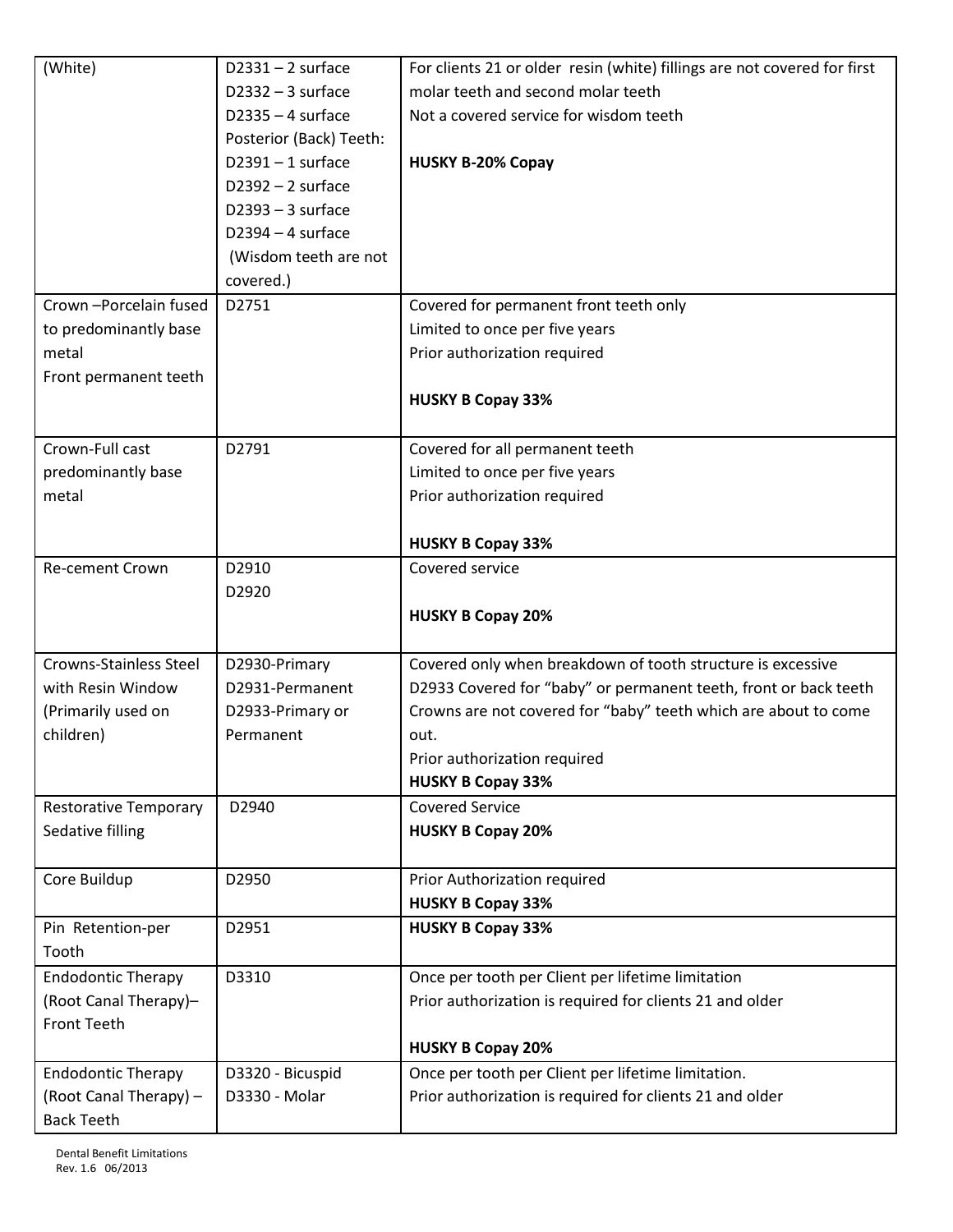|                                             |                             | <b>HUSKY B Copay 20%</b>                                                |
|---------------------------------------------|-----------------------------|-------------------------------------------------------------------------|
| <b>Retreatment Root</b>                     | D3346-Anterior              | Covered for ages 0-20. Prior authorization required for all providers   |
| <b>Canal Therapy</b>                        | D3347-                      | except endodontists                                                     |
|                                             | Premolar/Bicuspid           |                                                                         |
|                                             | D3348-Posterior/Molar       | <b>HUSKY B Copay 20%</b>                                                |
| Apicoectomy/                                | D3410-Anterior              | Prior authorization is required for under age 21 for all providers      |
| Periraduclar Surgery                        | D3421-Bicuspid              | except endodontists                                                     |
|                                             | D3425-Molar                 |                                                                         |
|                                             |                             | <b>HUSKY B Copay 20%</b>                                                |
| Apexification                               | D3351                       | Not including root canal treatment but includes all visits to complete  |
|                                             |                             | the service.                                                            |
|                                             |                             | Restricted up to age 20 - Prior authorization is required for all       |
|                                             |                             | specialties except endodontists.                                        |
|                                             |                             |                                                                         |
|                                             |                             | <b>HUSKY B Copay 20%</b>                                                |
| Gingevectomy or                             | D4210-Four or More          | PA required for clients age 21 and over. Covered for severe effects     |
| Gingivoplasty                               | Teeth<br>D4211-One to Three | caused by medication.                                                   |
| (Reposition forming<br>tooth bud to another | Teeth                       | <b>HUSKY B Copay 50%</b>                                                |
| socket)                                     |                             |                                                                         |
| <b>Full Denture</b>                         | 5110 Full Upper             | Covered once every 7 years.                                             |
|                                             |                             | Note: When you pick up your new denture, you will be required to        |
|                                             | 5120 Full Lower             | sign a form stating that you understand the replacement policy and      |
|                                             |                             | that your denture is acceptable.                                        |
|                                             |                             |                                                                         |
|                                             |                             | If you need a replacement denture before the 7 year period is up,       |
|                                             |                             | your dentist can request the additional service for you. Dentures       |
|                                             |                             | will only be replaced if it is medically necessary. If your denture was |
|                                             |                             | stolen or destroyed in an accident or natural disaster you should       |
|                                             |                             | give a copy of the accident or police report to your dentist.           |
|                                             |                             | Dentures will not be replaced for cosmetic reasons.                     |
|                                             |                             |                                                                         |
|                                             |                             | <b>HUSKY B Copay 50%</b>                                                |
| Removable Prosthetic-                       | 5211 Partial Upper          | Covered once every 7 years.                                             |
| <b>Partial Denture</b>                      | <b>Resin Based</b>          | Note: When you pick up your new denture, you will be required to        |
| (Requires PA)                               |                             | sign a form stating that you understand the replacement policy and      |
|                                             | 5212 Partial Lower          | that your denture is acceptable.                                        |
|                                             | <b>Resin Based</b>          |                                                                         |
|                                             |                             | If you need a replacement denture before the 7 year period is up,       |
|                                             | 5213-Partial Upper Cast     | your dentist can request the additional service for you. Dentures       |
|                                             | metal                       | will only be replaced if it is medically necessary. If your denture was |
|                                             |                             | stolen or destroyed in an accident or natural disaster you should       |
|                                             | 5214-Partial Lower Cast     | give a copy of the accident or police report to your dentist.           |
|                                             | metal                       | Dentures will not be replaced for cosmetic reasons.                     |
|                                             |                             |                                                                         |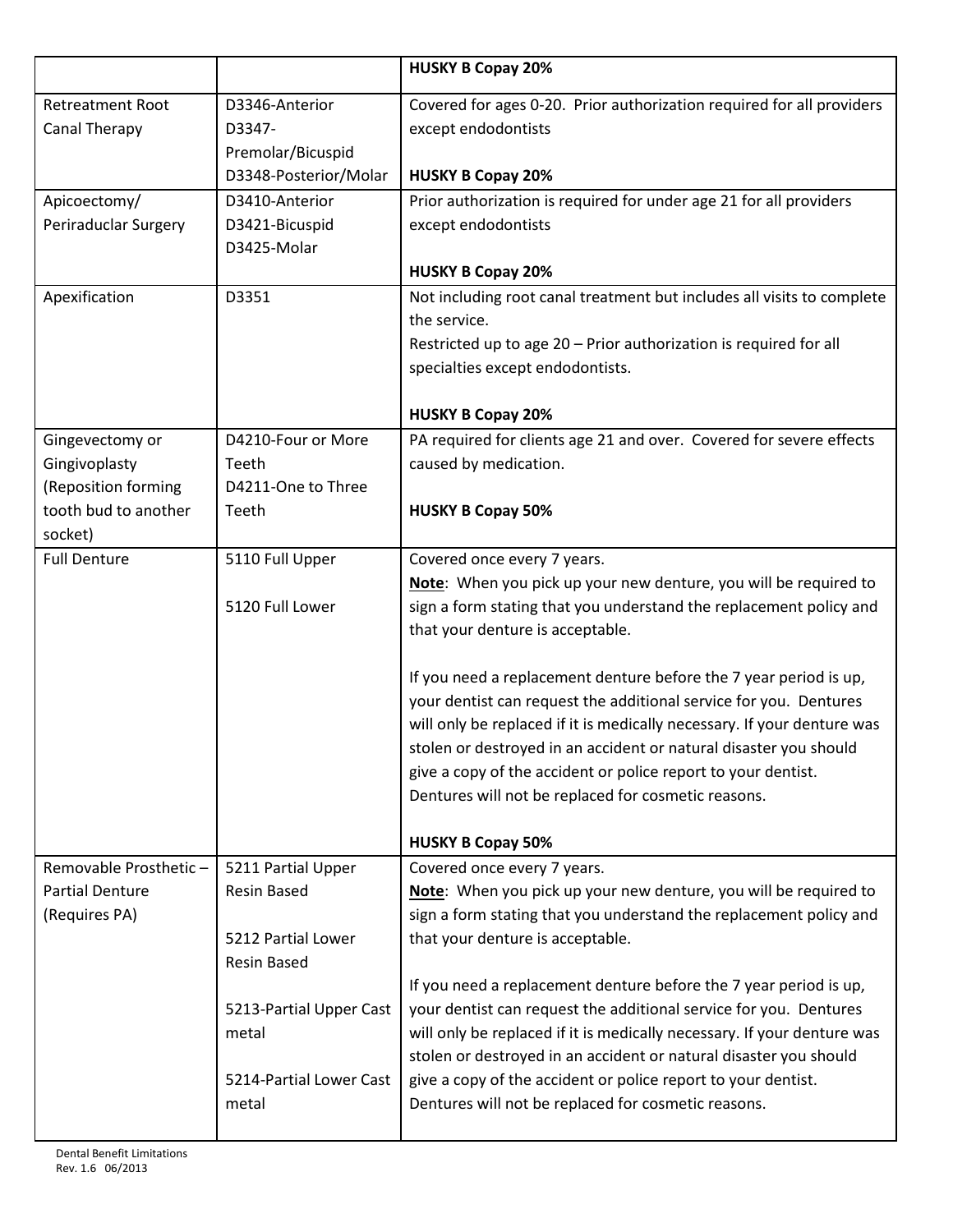|                        |                                         | <b>HUSKY B Copay 50%</b>                                 |
|------------------------|-----------------------------------------|----------------------------------------------------------|
|                        |                                         |                                                          |
| <b>Denture Repairs</b> | D5510-Repair of                         |                                                          |
|                        | <b>Broken Complete</b>                  | <b>Covered Service</b>                                   |
|                        | <b>Denture Base</b>                     |                                                          |
|                        |                                         | <b>HUSKY B Copay 20%</b>                                 |
|                        | D5520-Replace Missing                   |                                                          |
|                        | or Broken Teeth-                        |                                                          |
|                        | Complete                                |                                                          |
|                        |                                         |                                                          |
|                        | D5610-Repair Resin                      |                                                          |
|                        | <b>Denture Base</b>                     |                                                          |
|                        |                                         |                                                          |
|                        | D5620-Repair Cast                       |                                                          |
|                        | Framework                               |                                                          |
|                        |                                         |                                                          |
|                        | D5640-Repair or<br>Replace Broken Clasp |                                                          |
|                        |                                         |                                                          |
|                        | D5650-Add Tooth to                      |                                                          |
|                        | <b>Existing Partial Denture</b>         |                                                          |
|                        |                                         |                                                          |
|                        | D5660-Add Clasp to                      |                                                          |
|                        | <b>Existing Partial Denture</b>         |                                                          |
| Reline Dentures -      | D5730-Reline Complete                   | Once per 2 year period limitation                        |
| Chairside              | Maxillary Denture-Chair                 |                                                          |
|                        | side                                    | Prior authorization required for some dental specialties |
|                        | D5731-Reline Complete                   |                                                          |
|                        | Mandibular Denture-                     | <b>HUSKY B Copay-20%</b>                                 |
|                        | Chairside                               |                                                          |
|                        | D5740-Reline Maxillary                  |                                                          |
|                        | <b>Partial Denture-Chair</b>            |                                                          |
|                        | side                                    |                                                          |
|                        | D5741-Reline                            |                                                          |
|                        | Mandibular Partial                      |                                                          |
|                        | Denture - Chairside                     |                                                          |
| Reline Dentures -      | D5750-Reline                            | Once per 2 year period limitation                        |
| Laboratory             | <b>Complete Maxillary</b>               |                                                          |
|                        | Denture                                 | Prior authorization required for some dental specialties |
|                        | D5751-Reline                            |                                                          |
|                        | Complete Mandibular                     | <b>HUSKY B Copay 20%</b>                                 |
|                        | Denture                                 |                                                          |
|                        | D5760- Reline Maxillary                 |                                                          |
|                        | <b>Partial Denture</b>                  |                                                          |
|                        | D5761-Reline                            |                                                          |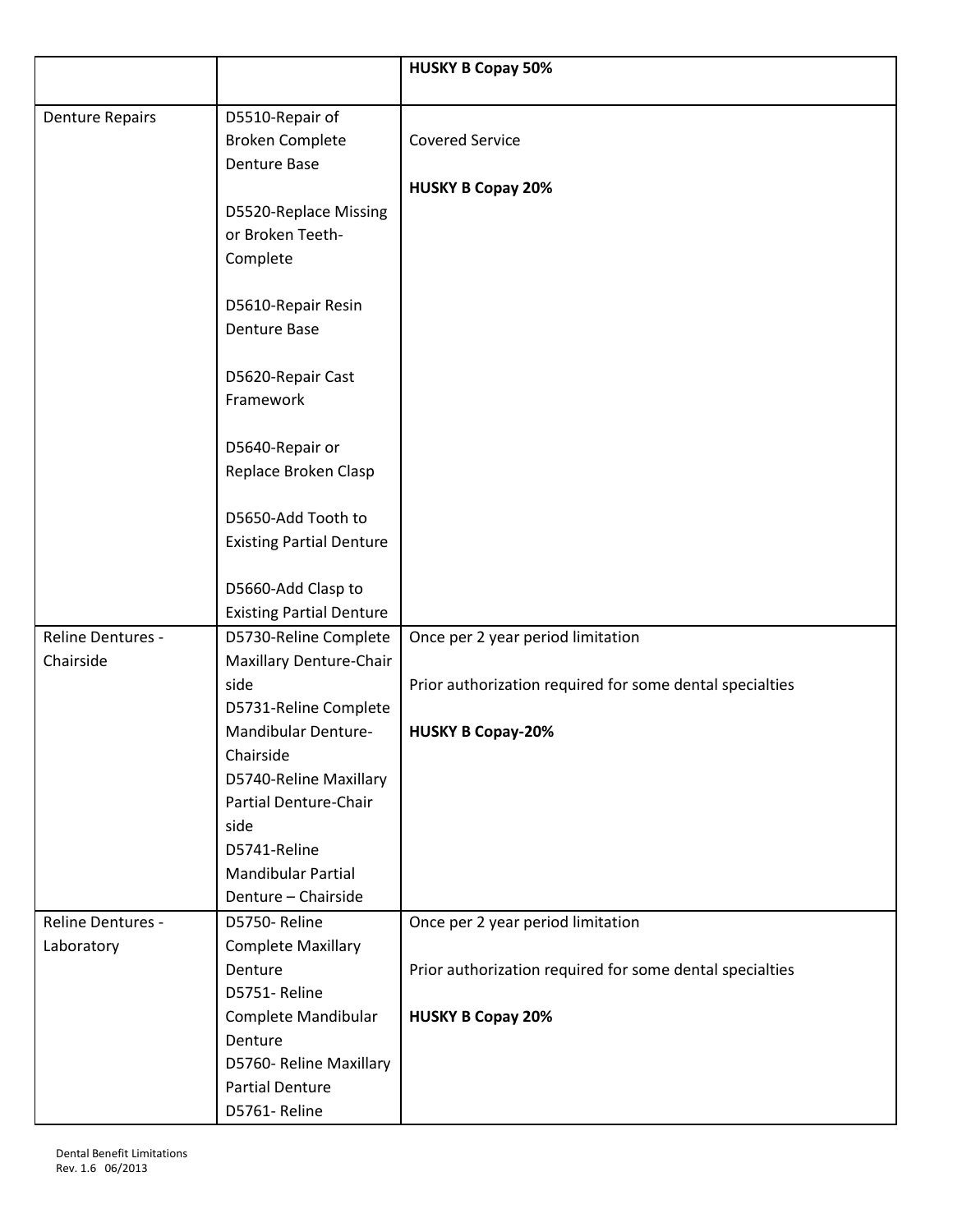|                              | <b>Mandibular Partial</b>             |                                                                   |                                                                  |
|------------------------------|---------------------------------------|-------------------------------------------------------------------|------------------------------------------------------------------|
|                              | Denture                               |                                                                   |                                                                  |
| <b>Obturator Prosthesis</b>  | D5931-Surgical                        | <b>HUSKY B Copay 20%</b>                                          |                                                                  |
| <b>Obturator Prosthesis</b>  | D5932-Definitive                      | <b>HUSKY B Copay 20%</b>                                          |                                                                  |
| <b>Oral Surgery</b>          |                                       |                                                                   |                                                                  |
| <b>Simple Extractions</b>    | D7140 - Extraction of                 | Covered for all teeth                                             |                                                                  |
|                              | erupted tooth or<br>exposed root      | 20% HUSKY B Copay                                                 |                                                                  |
| <b>Surgical Extractions</b>  | D7210 - Surgical                      | Covered for all teeth                                             |                                                                  |
|                              | removal of erupted<br>tooth requiring | 33% HUSKY B Copay                                                 |                                                                  |
|                              | removal of bone                       | (Oral Surgeons are not required to submit Prior authorization for |                                                                  |
|                              | and/or sectioning of                  | surgical extractions)                                             |                                                                  |
|                              | tooth                                 |                                                                   |                                                                  |
|                              |                                       |                                                                   |                                                                  |
| Impactions                   | D7220-Soft Tissue                     | Prior authorization required                                      |                                                                  |
|                              | D7230-Partially Bony                  |                                                                   |                                                                  |
|                              | D7240-Completely                      | <b>HUSKY B Copay 33%</b>                                          |                                                                  |
|                              | Bony                                  |                                                                   |                                                                  |
|                              | D7241-Completely                      |                                                                   |                                                                  |
|                              | Bony, with unusual                    |                                                                   |                                                                  |
|                              | surgical complications                |                                                                   |                                                                  |
| <b>Tooth Transplantation</b> | D7272                                 | Restricted to ages 0-20                                           |                                                                  |
|                              |                                       | <b>HUSKY B Copay 20%</b>                                          |                                                                  |
| <b>Surgical Access of</b>    | D7280                                 | Covered only for orthodontic reasons - not covered unless         |                                                                  |
| <b>Unerupted Tooth</b>       |                                       | orthodontia has been prior authorized.                            |                                                                  |
|                              |                                       |                                                                   |                                                                  |
|                              |                                       | <b>HUSKY B Copay 20%</b>                                          |                                                                  |
| Osteoplasty                  | D7940                                 | Requires prior authorization                                      |                                                                  |
|                              | D7941                                 |                                                                   |                                                                  |
|                              | D7944                                 | <b>HUSKY B Copay 20%</b>                                          |                                                                  |
|                              | D7945                                 |                                                                   |                                                                  |
| Closure of Salivary          | D7983                                 | <b>HUSKY B Copay 20%</b>                                          |                                                                  |
| Fistula                      |                                       |                                                                   |                                                                  |
| Orthodontics                 | D8000-8999                            | HUSKY A, HUSKY C, HUSKY D<br>Once per client per lifetime.        | <b>HUSKY B</b>                                                   |
| (Required PA)                |                                       | Work must be performed by a                                       | Once per client per lifetime.<br>Limited to clients under age 19 |
|                              |                                       | qualified Orthodontist                                            | No predetermination required                                     |
|                              |                                       | Limited to clients under age 21.                                  | Benefit limited to \$725.00 per case                             |
|                              |                                       | Therapy must be completed by                                      | Client is responsible for balance up                             |
|                              |                                       | the age of 21.                                                    | to the Medicaid allowed amount.                                  |
|                              |                                       | Prior authorization required.                                     |                                                                  |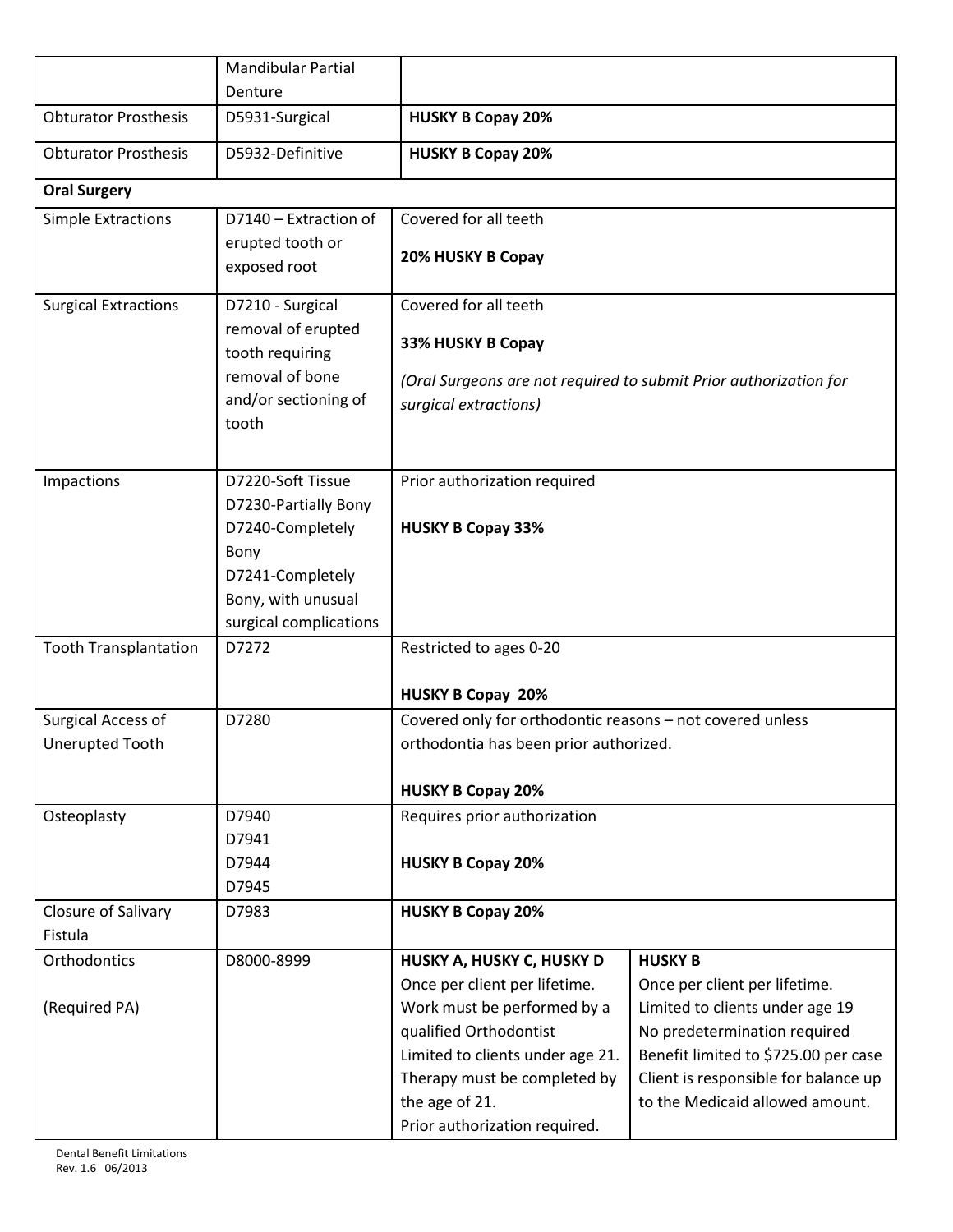|                              |                       | Coverage of braces is based on<br>a scoring method. If your teeth                    |
|------------------------------|-----------------------|--------------------------------------------------------------------------------------|
|                              |                       | are not crooked enough to                                                            |
|                              |                       | qualify you may still be eligible                                                    |
|                              |                       | if braces are considered                                                             |
|                              |                       | medically necessary. Please                                                          |
|                              |                       | talk to your orthodontist or call                                                    |
|                              |                       | our call center for more                                                             |
|                              |                       | information.                                                                         |
|                              |                       |                                                                                      |
| Local Anesthesia             |                       | It is not payable as a separate service and is included in other<br>procedure codes. |
| <b>General Surgical</b>      | D9220-Deep            | Covered for clients under the age of nine (Prior to ninth birthday) or               |
| Anesthesia                   | Sedation/General      | clients with autism, cerebral palsy, hyperactivity disorder or                       |
|                              | Anesthesia-first 30   | severe/profound developmental delay for behavior management                          |
|                              | minutes               | related to the dental procedures to be performed.                                    |
|                              | D9221-Deep            |                                                                                      |
|                              | Sedation/ General     | Covered for clients age nine and older when:                                         |
|                              | Anesthesia-each       | Multiple oral surgical procedures are performed at the same                          |
|                              | additional 15 minutes | visit                                                                                |
|                              |                       | 5 or more extractions are performed                                                  |
|                              |                       | Extraction of impacted wisdom teeth                                                  |
|                              |                       |                                                                                      |
|                              |                       | Not covered for clients 21 or older for the extraction of less than 6                |
|                              |                       | single teeth (excluding wisdom teeth) or for general dental treatment                |
|                              |                       | <b>HUSKY B Copay is 20%</b>                                                          |
| Analgesia, Anxiolysis,       | D9230-Analgesia,      | Covered for clients under the age of 9, or clients of any age who have a             |
| Inhalation of Nitrous        | Anxiolysis Inhalation | diagnosis such as autism, cerebral palsy hyperactivity disorder or                   |
| Oxide "Laughing Gas"         | NO <sub>2</sub>       | developmental delay with a demonstrated need for behavior                            |
|                              |                       | management related to the dental procedures to be performed.                         |
|                              |                       |                                                                                      |
|                              |                       | Not a covered benefit for clients age nine (9) or over for the extraction            |
|                              |                       | of a single tooth or general dental services.                                        |
|                              |                       |                                                                                      |
|                              |                       | Not a covered benefit for clients twenty one or over for general dental              |
|                              |                       | services.                                                                            |
|                              |                       |                                                                                      |
|                              |                       | <b>HUSKY B Copay 20%</b>                                                             |
| <b>Intravenous Conscious</b> | D9241-Intravenous     | Covered for clients under the age of nine (Prior to ninth birthday) or               |
| Sedation                     | Conscious Sedation/   | clients with autism, cerebral palsy, hyperactivity disorder or                       |
|                              | Analgesia - first 30  | severe/profound developmental delay for behavior management                          |
|                              | minutes               | related to the dental procedures to be performed.                                    |
|                              |                       |                                                                                      |
|                              | D9242- Intravenous    | Covered for clients age nine and older when:                                         |